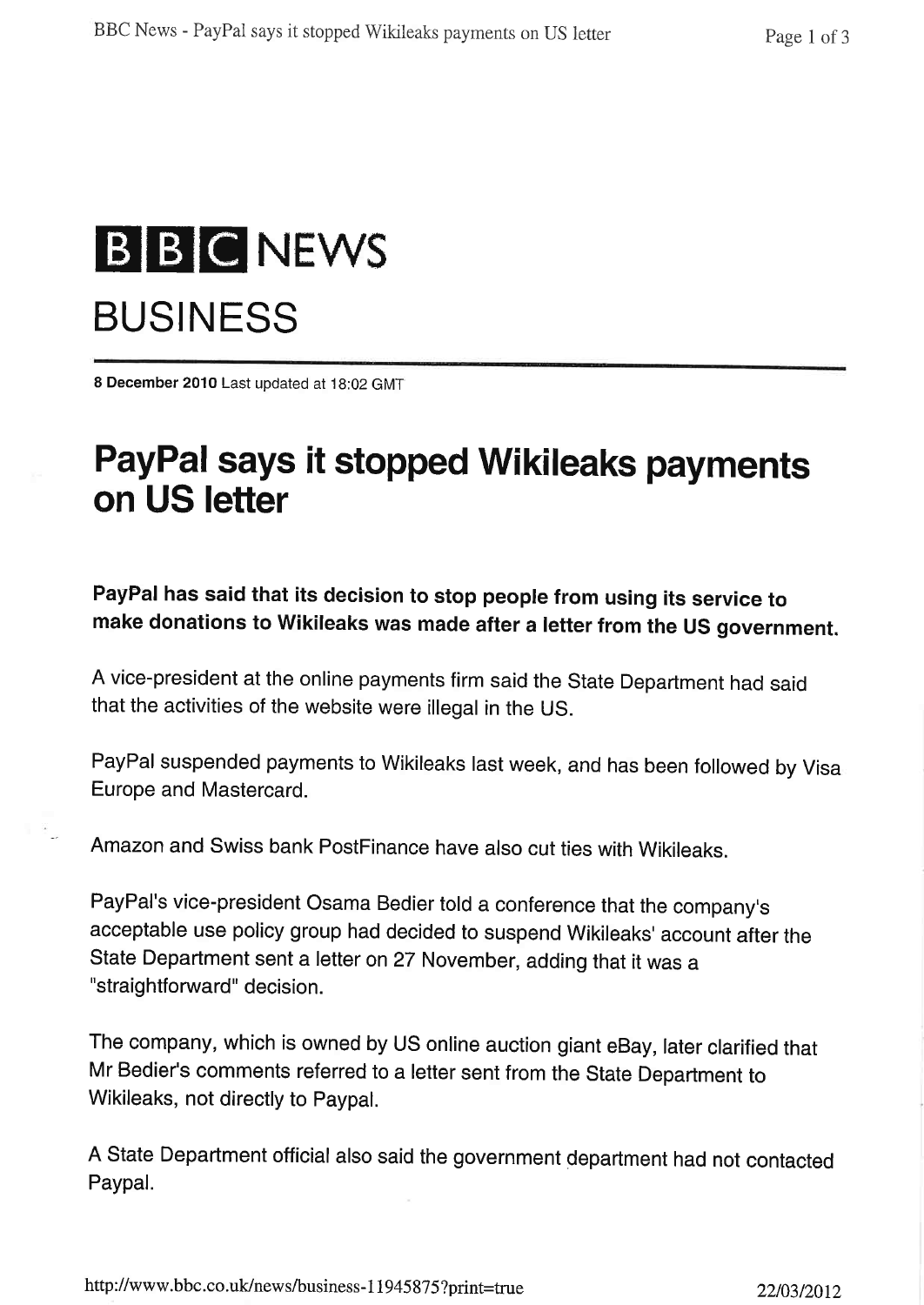US Assistant Secretary of State for Public Affairs Philip Crowley tweeted: "The US government did not write to PayPal requesting any action regarding #WikiLeaks. Not true."

## Legal threat

On Tuesday, Mastercard said that it was suspending payments to Wikileaks "until the situation is resolved".

This was followed by Visa Europe on Wednesday, which said it would be carrying out an investigation into the whistle-blowing website.

Visa Europe said it wanted to determine whether the nature of Wikileaks' business "contravenes Visa operating rules".

Both companies are now facing the threat of legal action from the IT company that  $\Box$ enables Wikileaks to accept credit and debit card donations.

Datacell, which operates from Switzerland and lceland, said it would move immediately to try to force Visa Europe and Mastercard to resume allowing payments to the whistle-blowing website.

Datacell claimed in its statement that Visa had come under political pressure and had "put priority on political influence over the law".

It added that the credit card company's actions were harming both Datacell and Wikileaks.

A spokeswoman for Visa Europe said it would not be making any comment regarding Datacell at this time. Mastercard has also yet to make a statement on the matter.

Mastercard has, however, commented on claims that pro-Wikileaks internet hackers had brought down its website.

Mastercard said there was "no impact" on people's ability to use their cards for transactions.

Datacell's chief executive Andreas Fink urged Visa to "just simply do their business where they are good at - transferring money".